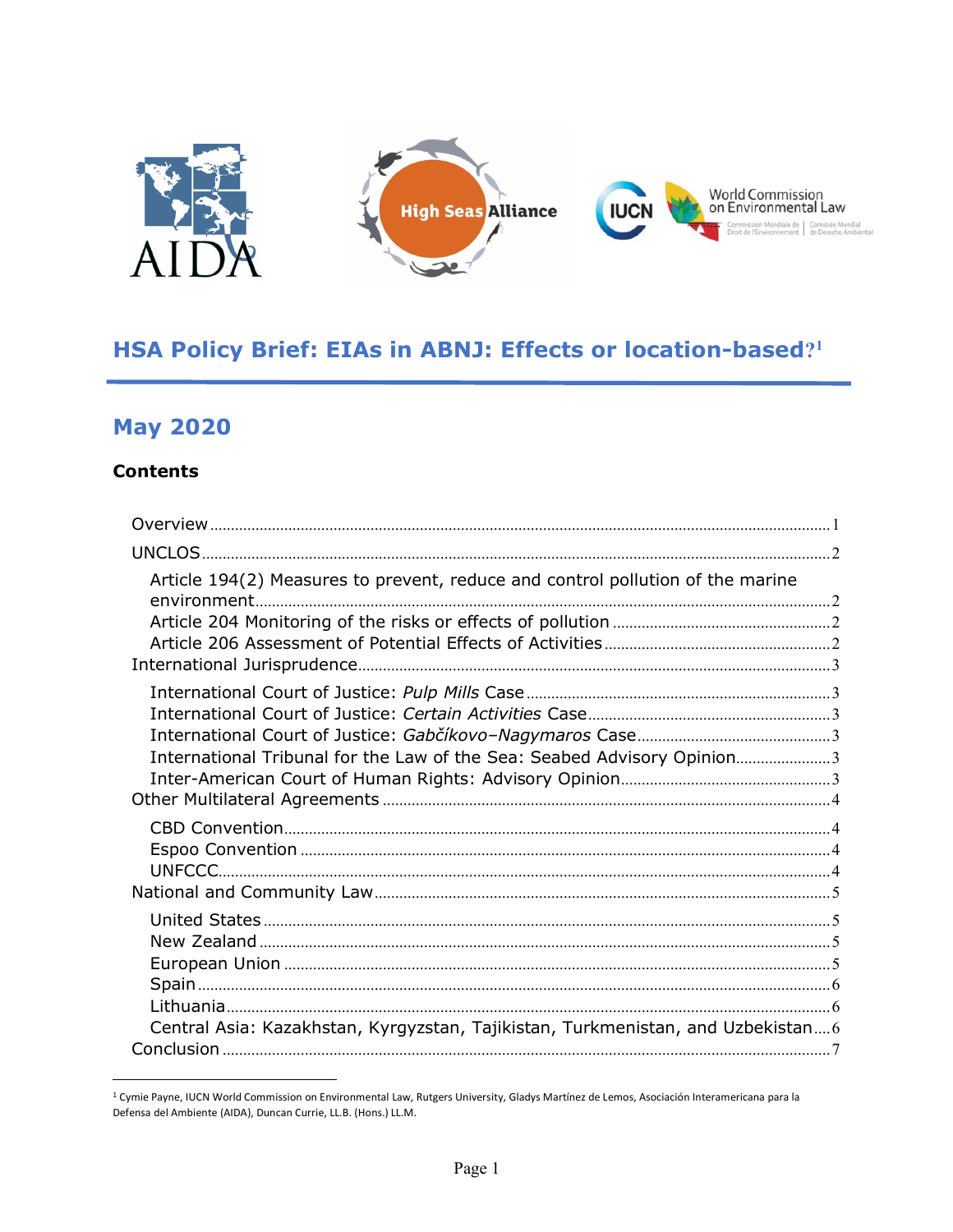This Memorandum, relating to the Intergovernmental Conference on an international legally binding instrument under the United Nations Convention on the Law of the Sea on the conservation and sustainable use of marine biological diversity of areas beyond national jurisdiction, examines whether at international law States are required to assess activities within national jurisdiction which may have an effect in areas beyond national jurisdiction, particularly with reference to Article 22 of the draft President's text<sup>2</sup> of 18 November 2019, A/CONF.232/2020/3.

The IGC President's draft offers alternative texts.

#### **Article 22 Obligation to conduct environmental impact assessments**

*3. The requirement in this Part to conduct an environmental impact assessment applies [only to activities conducted in areas beyond national jurisdiction] [to all activities that have an impact in areas beyond national jurisdiction]. [emphasis added]*

We analyze this text with respect to relevant provisions of the United Nations Convention on the Law of the Sea 1982 (UNCLOS), international jurisprudence, other multilateral agreements, and national laws.

# **Overview**

 $\overline{a}$ 

The obligation to undertake an environmental impact assessment (EIA) with respect to activities which may affect in areas beyond national jurisdiction (ABNJ) is grounded in the "no harm" principle, <sup>3</sup> is stated in the *Trail Smelter* case, <sup>4</sup> is enunciated in Principle 2 of the Rio Declaration, <sup>5</sup> has evolved into a principle of customary international law; and is codified in Article 194(2) of UNCLOS.<sup>6</sup>

<sup>6</sup> UN Convention on the Law of the Sea (adopted 10 December 1982, entered into force 16 November 1994) 1833 UNTS 397, 21 ILM 1261, Article 194(2) 2. Available at https://treaties.un.org/doc/Publication/UNTS/Volume%201833/volume-1833-A-31363-English.pdf.

<sup>&</sup>lt;sup>2</sup> Revised draft text of an agreement under the United Nations Convention on the Law of the Sea on the conservation and sustainable use of marine biological diversity of areas beyond national jurisdiction (18 November 2019) UN Doc A/CONF.232/2020/3. Available at https://undocs.org/en/a/conf.232/2020/3.

<sup>&</sup>lt;sup>3</sup> See Gunnar Sander, "International Legal Obligations for Environmental Impact Assessment and Strategic Environmental Assessment in the Arctic Ocean" International Journal of Marine and Coastal Law 31/88 (2016); Elisa Ruozzi, "The Obligation to Undertake an Environmental Assessment in the Jurisprudence of the ICJ: A Principle in Search of Autonomy" European Journal of Risk Regulation 8/158 (2017).

<sup>4 &</sup>quot;No State has the right to use or permit the use of its territory in such a manner as to cause injury by the emission of fumes in or transported to the territory of another or the properties or persons therein, when the case is of serious consequence and injury is established by clear and convincing evidence." *Trail Smelter Arbitration (United States v Canada)* (1938 and 1941) 3 RIAA 1905.

<sup>5</sup> Rio Declaration, Principle 2 says: "States have, in accordance with the Charter of the United Nations and the principles of international law, the sovereign right to exploit their own resources pursuant to their own environmental and developmental policies, and the responsibility to ensure that activities within their jurisdiction or control do not cause damage to the environment of other States or of areas beyond the limits of national jurisdiction." Report of the United Nations Conference on Environment and Development, UN Doc. A/CONF.151/26 (Vol. I), 12 August 1992, Annex I. See also UN Conference on the Human Environment, 'Stockholm Declaration of the United Nations Conference on the Human Environment' (16 June 1972) UN Doc A/CONF.48/14/Rev 1, 3, reprinted in 11 ILM 1416 (1972).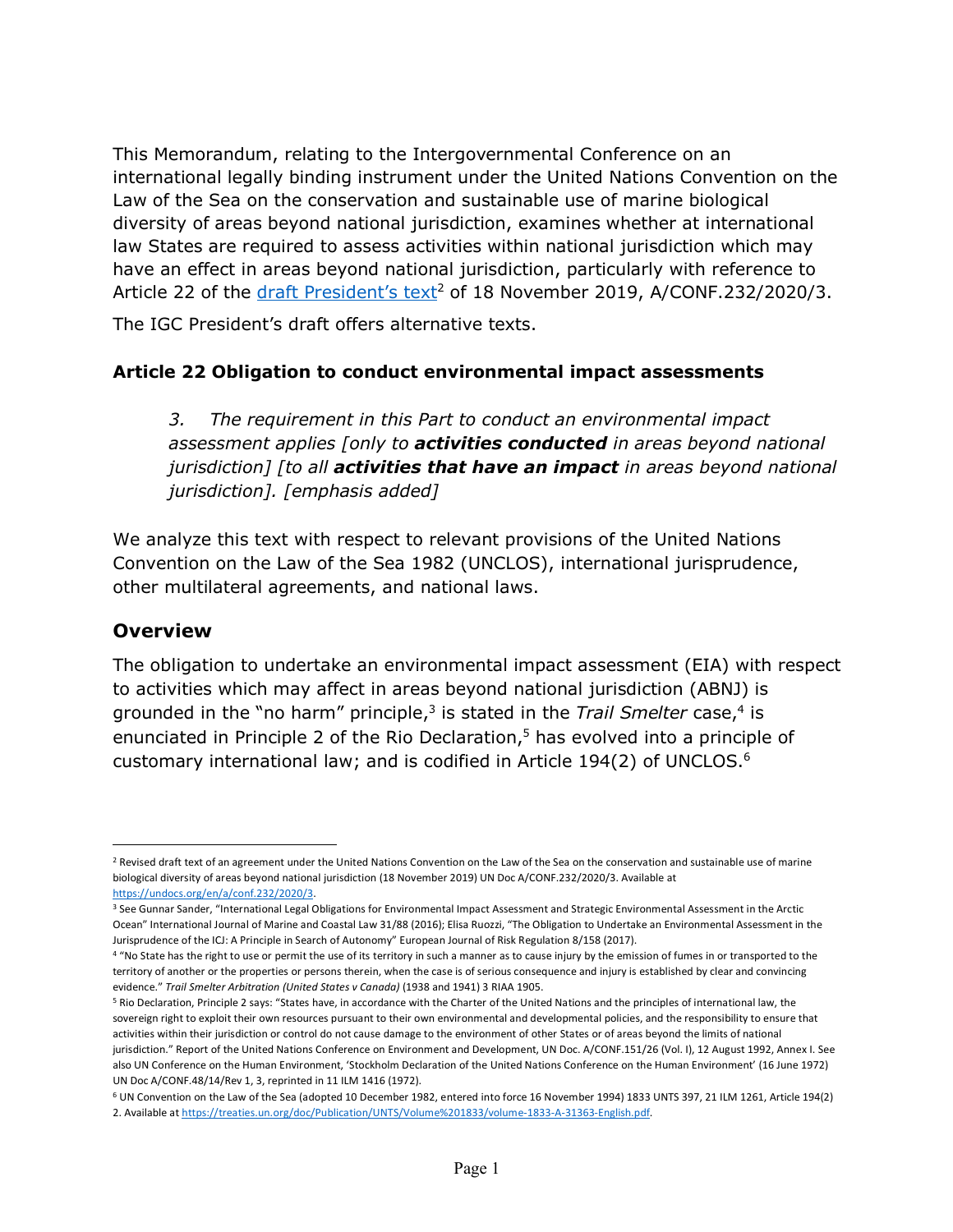# **UNCLOS**

# **Article 194(2) Measures to prevent, reduce and control pollution of the marine environment**

Article 194(2) of UNCLOS provides for a specific obligation of due diligence to ensure that States Parties take "all measures necessary" to ensure that activities under their jurisdiction or control "are so conducted as not to cause damage by pollution to other States and their environment and that pollution arising from incidents or activities under their jurisdiction or control does not spread beyond the areas where they exercise sovereign rights in accordance with this Convention." That clearly includes the high seas, and specifically addresses harmful effects that occur beyond areas where they exercise sovereign rights: in terms of draft Article 22, it embodies the effects, rather than activities, criterion.

#### **Article 204 Monitoring of the risks or effects of pollution**

Article 204 of UNCLOS, which requires States "to observe, measure, evaluate and analyse, by recognized scientific methods, the risks or effects of pollution of the marine environment," applies to "the effects of any activities which they permit or in which they engage in order to determine whether these activities are likely to pollute the marine environment." Article 204 does not distinguish between activities within or beyond national jurisdiction. It addresses *any* activities that might be likely to have effects on the marine environment.

#### **Article 206 Assessment of Potential Effects of Activities**

Article 206 of UNCLOS requires an EIA when there are "reasonable grounds for believing that planned activities under [the State's] jurisdiction or control may cause substantial pollution of or significant and harmful changes to the marine environment." The State must "assess the potential effects of such activities on the marine environment and … communicate reports of the assessment." Article 206, like Article 204, does not distinguish whether the "substantial pollution of or significant and harmful changes to the marine environment" are effects manifesting themselves within or beyond areas of national jurisdiction.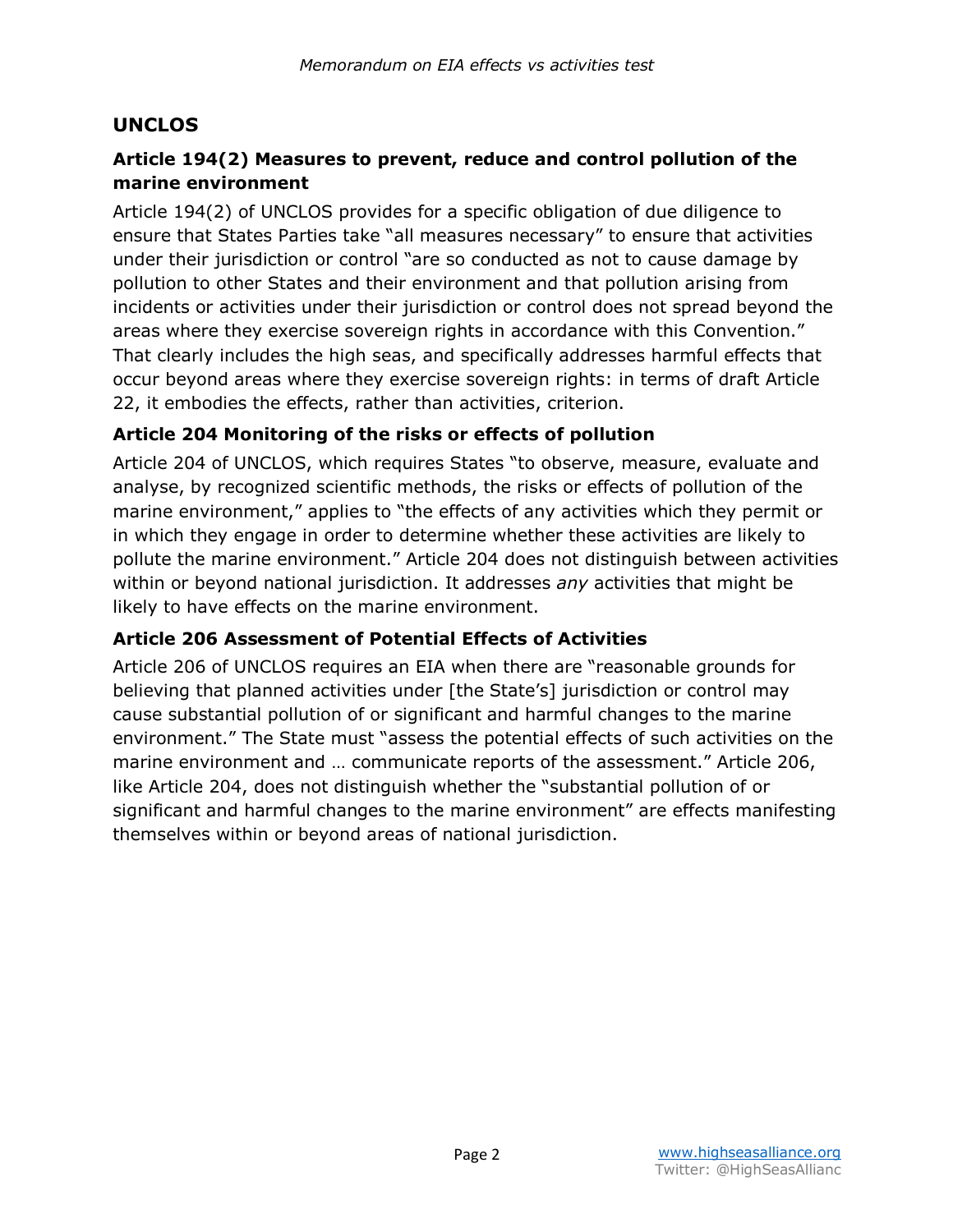#### **International Jurisprudence**

#### **International Court of Justice:** *Pulp Mills* **Case**

In the *Pulp Mills Case*,<sup>7</sup> the ICJ explained that it is "every State's obligation not to allow knowingly its territory to be used for acts contrary to the rights of other States"8 and "it may now be considered a requirement under general international law to undertake an environmental impact assessment where there is a risk that the proposed industrial activity may have a significant adverse impact in a transboundary context, in particular, on a shared resource".9 ABNJ is, in this sense, a shared resource.

#### **International Court of Justice:** *Certain Activities* **Case**

The ICJ elaborated on the EIA obligation in the *Certain Activities* case, para 104, explaining that "the underlying principle applies generally to proposed activities which may have a significant adverse impact in a transboundary context." This principle is just as applicable to ABNJ.

#### **International Court of Justice:** *Gabčíkovo–Nagymaros* **Case**

The ICJ, in the *Gabčíkovo-Nagymaros* case,<sup>10</sup> said that "[t]he existence of the general obligation of States to ensure that activities within their jurisdiction and control respect the environment of other States or of areas beyond national control is now part of the corpus of international law relating to the environment." This is clear support for the effects approach for areas beyond national jurisdiction.

#### **International Tribunal for the Law of the Sea: Seabed Advisory Opinion**

In its advisory opinion on deep seabed mining, *Case No. 17*, para 142, the Seabed Disputes Chamber of the International Law of the Sea (ITLOS), applied the *Pulp Mills* principle to ABNJ, stating that "[t]he Court's reasoning in a transboundary context may also apply to activities with an impact on the environment in an area beyond the limits of national jurisdiction." This again is a clear recognition that activities with an impact on areas beyond the limits of national jurisdiction are to be within the scope of an EIA.

#### **Inter-American Court of Human Rights: Advisory Opinion**

In its *Environment and Human Rights* Advisory Opinion OC23/17, the Court held that "Under environmental law, the principle of prevention is applicable with regard to activities which take place in a State's territory, or in any area under its jurisdiction, that cause damage to the environment of another State, or in relation

 $\overline{a}$ 

<sup>7</sup> *Pulp Mills on the River Uruguay (Argentina v. Uruguay)* [2010] ICJ Rep 14. Available at https://www.icj-cij.org/en/case/135/judgments.

<sup>8</sup> *Pulp Mills*, para. 101. Citing *Corfu Channel (United Kingdom v. Albania)*, Merits, Judgment [1949] ICJ Rep, 22.

<sup>9</sup> *Pulp Mills*, para. 204.

<sup>10</sup> *Gabčíkovo-Nagymaros Project (Hungary/Slovakia)* [1997] ICJ Rep 7, para. 53. Available at https://www.icj-cij.org/en/case/92/judgments. Citing

<sup>(</sup>*Legality of the Threat or Use of Nuclear Weapons* (Advisory Opinion) [1996] ICJ Rep 1996 226, 241 -242 ("The existence of the general obligation of States to ensure that activities within their jurisdiction and control respect the environment of other States or of areas beyond national control is now part of the corpus of international law relating to the environment.").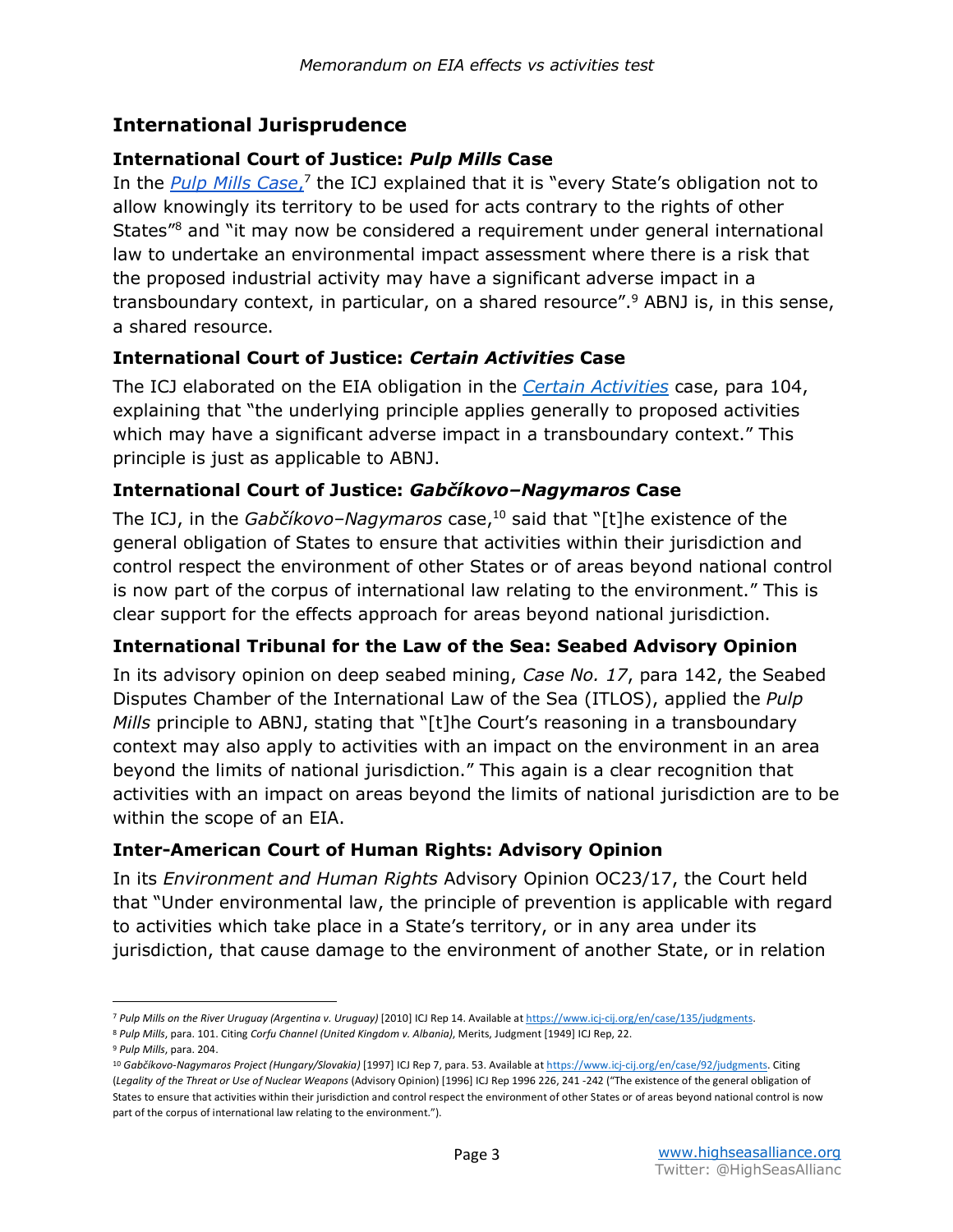to the damage that may occur in areas that are not part of the territory of any specific State, such as on the high seas. $"^{11}$ 

# **Other Multilateral Agreements**

#### **CBD Convention**

The CBD Convention<sup>12</sup> applies to ABNJ<sup>13</sup> and requires environmental impact assessment of its proposed projects that are likely to have significant adverse effects on biological diversity.<sup>14</sup> Its Expert Workshop<sup>15</sup>on EIA in marine areas beyond national jurisdiction focused on activities and processes under their jurisdiction and control which may have significant adverse impacts on marine biodiversity beyond national jurisdiction.

#### **Espoo Convention**

The European Espoo Convention<sup>16</sup> defines "transboundary impact" to mean an impact within an area under the jurisdiction of a Party caused by a proposed activity the physical origin of which is situated wholly or in part within the area under the jurisdiction of another Party.<sup>17</sup> So while it does not apply to ABNJ, it does clearly imply an effects based criterion: an impact caused by a proposed activity situated in the area of another Party.

#### **UNFCCC**

l

Parties to the UNFCCC confirmed that "States have, in accordance with the Charter of the United Nations and the principles of international law, the sovereign right to exploit their own resources pursuant to their own environmental and developmental policies, and the responsibility to ensure that activities within their jurisdiction or control do not cause damage to the environment of other States or of areas beyond the limits of national jurisdiction."18

<sup>11</sup> Inter-American Court of Human Rights, Advisory Opinion OC23/17 (2017), para. 131. Available at https://www.corteidh.or.cr/docs/opiniones/resumen\_seriea\_23\_eng.pdf.

<sup>12</sup> Convention on Biological Diversity (adopted 22 May 1992, entered into force 29 December 1993) 1760 UNTS 79, 31 ILM 818. Available at https://treaties.un.org/doc/Treaties/1992/06/19920605%2008-44%20PM/Ch\_XXVII\_08p.pdf.

<sup>13</sup> CBD Article 4(b): Subject to the rights of other States, and except as otherwise expressly provided in this Convention, the provisions of this Convention apply, in relation to each Contracting Party: In the case of processes and activities, regardless of where their effects occur, carried out under its jurisdiction or control, within the area of its national jurisdiction or beyond the limits of national jurisdiction. <sup>14</sup> CBD Article 14(1).

<sup>15</sup> Report of the Expert Workshop on Scientific and Technical Aspects Relevant to Environmental Impact Assessment in Marine Areas Beyond National Jurisdiction, UN Doc UNEP/CBD/EW-EIAMA/2 (2009) para. 15. Available at https://www.cbd.int/doc/meetings/mar/eweiama-01/official/eweiama-01-02 en.doc.

<sup>16</sup> Convention on Environmental Impact Assessment in a Transboundary Context (adopted 25 February 1991, entered into force 10 September 1997) 1989 UNTS 310 (Espoo Convention). Available at https://treaties.un.org/doc/Treaties/1991/02/19910225%2008-29%20PM/Ch\_XXVII\_04p.pdf. <sup>17</sup> Espoo Convention, Article 1 (viii)

<sup>18</sup> United Nations Framework Convention on Climate Change (adopted 9 May 1992, entered into force 21 March 1994) 1771 UNTS 107. Available at: https://treaties.un.org/doc/Treaties/1994/03/19940321%2004-56%20AM/Ch\_XXVII\_07p.pdf.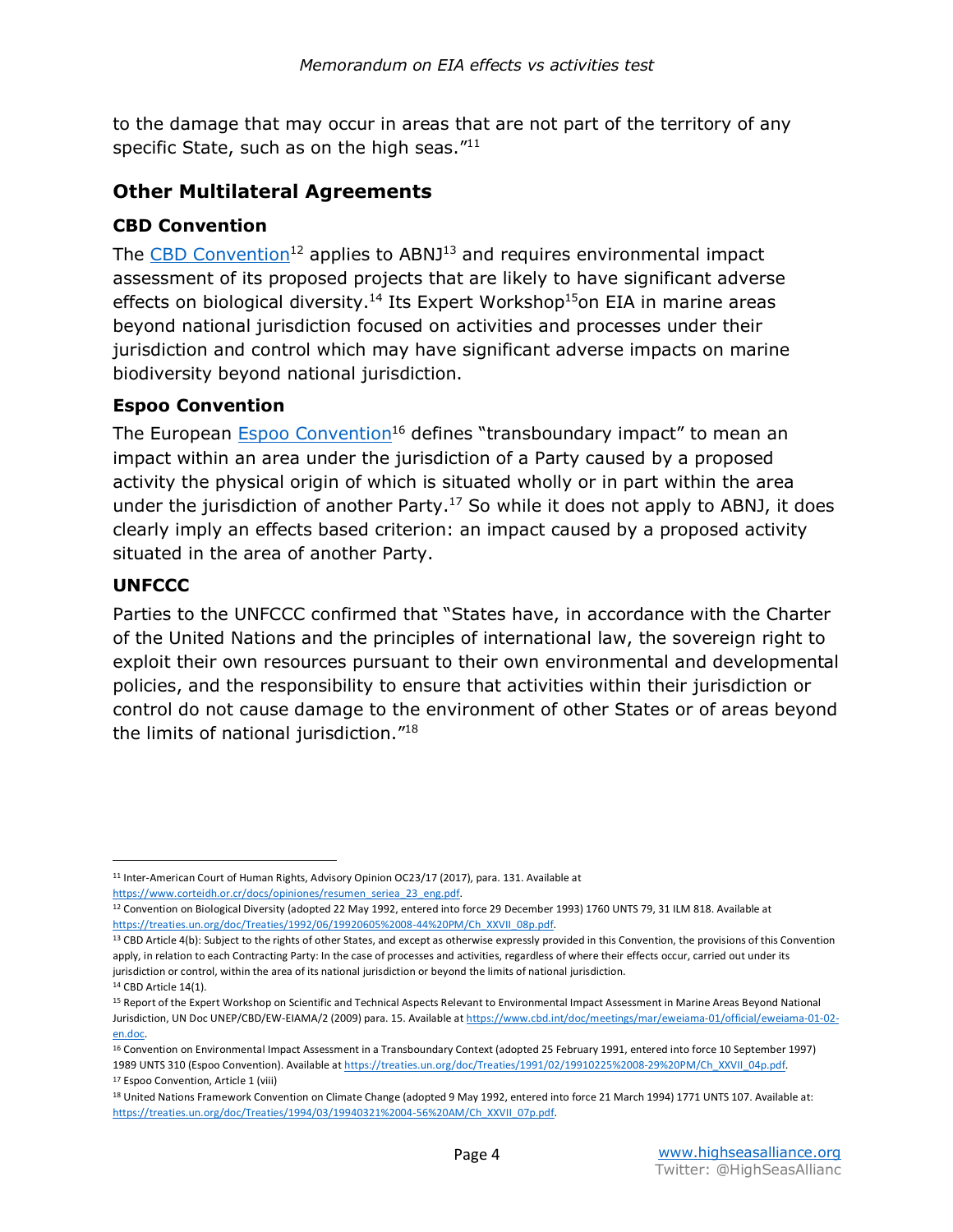# **National and Community Law**

#### **United States**

U.S. Executive Order 12114, to further the purposes of the U.S. National Environmental Policy Act,<sup>19</sup> requires that "major Federal actions significantly affecting the environment of the global commons outside the jurisdiction of any nation (e.g., the oceans or Antarctica)" are subject to "(i) environmental impact statements (including generic, program and specific statements); (ii) bilateral or multilateral environmental studies, relevant or related to the proposed action, by the United States and one or more foreign nations, or by an international body or organization in which the United States is a member or participant; or (iii) concise reviews of the environmental issues involved, including environmental assessments, summary environmental analyses or other appropriate documents," subject to some exceptions.

#### **New Zealand**

In New Zealand, section 39(1)(d) of the Exclusive Economic Zone and Continental Shelf (Environmental Effects) Act 2012, which governs environmental impact assessments, provides that an impact assessment must "identify the effects of the activity on the environment and existing interests (including cumulative effects and effects that may occur in New Zealand or in the sea above or beyond the continental shelf beyond the outer limits of the exclusive economic zone." This is then an obligation to take measures to ensure that oil pollution from within its EEZ, for instance, does not spread to the high seas, or the waters of other States.

#### **European Union**

The European EIA Directive, Article  $2<sup>20</sup>$  requires that "projects likely to have significant effects on the environment" need to be assessed.<sup>21</sup> The European Union Directive on SEA<sup>22</sup> requires a State to undertake transboundary consultations when "the implementation of a plan or program being prepared in relation to its territory is likely to have significant effects on the environment in another Member State."<sup>23</sup> This is an effects-based criterion. The application of the Directive to ABNJ is unclear.<sup>24</sup>

l

<sup>19</sup> 42 U.S.C. 4332, et seq.

<sup>&</sup>lt;sup>20</sup> Directive 2011/92/EU of the European Parliament and of the Council of 13 December 2011 on the assessment of the effects of certain public and private projects on the environment (codification) (OJ L 26, 28.1.2012, p. 1) As amended by: Directive 2014/52/EU of the European Parliament and of the Council of 16 April 2014 (OJ L 124, 25.4.2014, p. 1).

<sup>&</sup>lt;sup>21</sup> Projects are defined in terms of lists in Annexes I and II – see Art 4.

<sup>&</sup>lt;sup>22</sup> Directive 2001/42/EC of the European Parliament and of the Council of 27 June 2001 on the assessment of the effects of certain plans and programmes on the environment. Available at https://eur-lex.europa.eu/legal-content/EN/ALL/?uri=CELEX%3A32001L0042.

<sup>23</sup> European SEA Directive Art. 7.

<sup>&</sup>lt;sup>24</sup> See SEA Directive, preamble paragraph 4, referring to "significant effects on the environment in the Member States". See Gunnar Sander, "International Legal Obligations for Environmental Impact Assessment and Strategic Environmental Assessment in the Arctic Ocean," International

Journal of Marine and Coastal Law 31/88 (2016); Richard Caddell, "Uncharted Waters: Strategic Environmental Assessment in the UK Offshore Area" in G Jones and E Scotford (eds), *The Strategic Environmental Assessment Directive: A Plan for Success?* (Hart 2016). Available at https://orca.cf.ac.uk/91903/3/Caddell%20-%20SEA%20in%20the%20Offshore%20Area%20Final%20Version%20060516%20%281%29.pdf.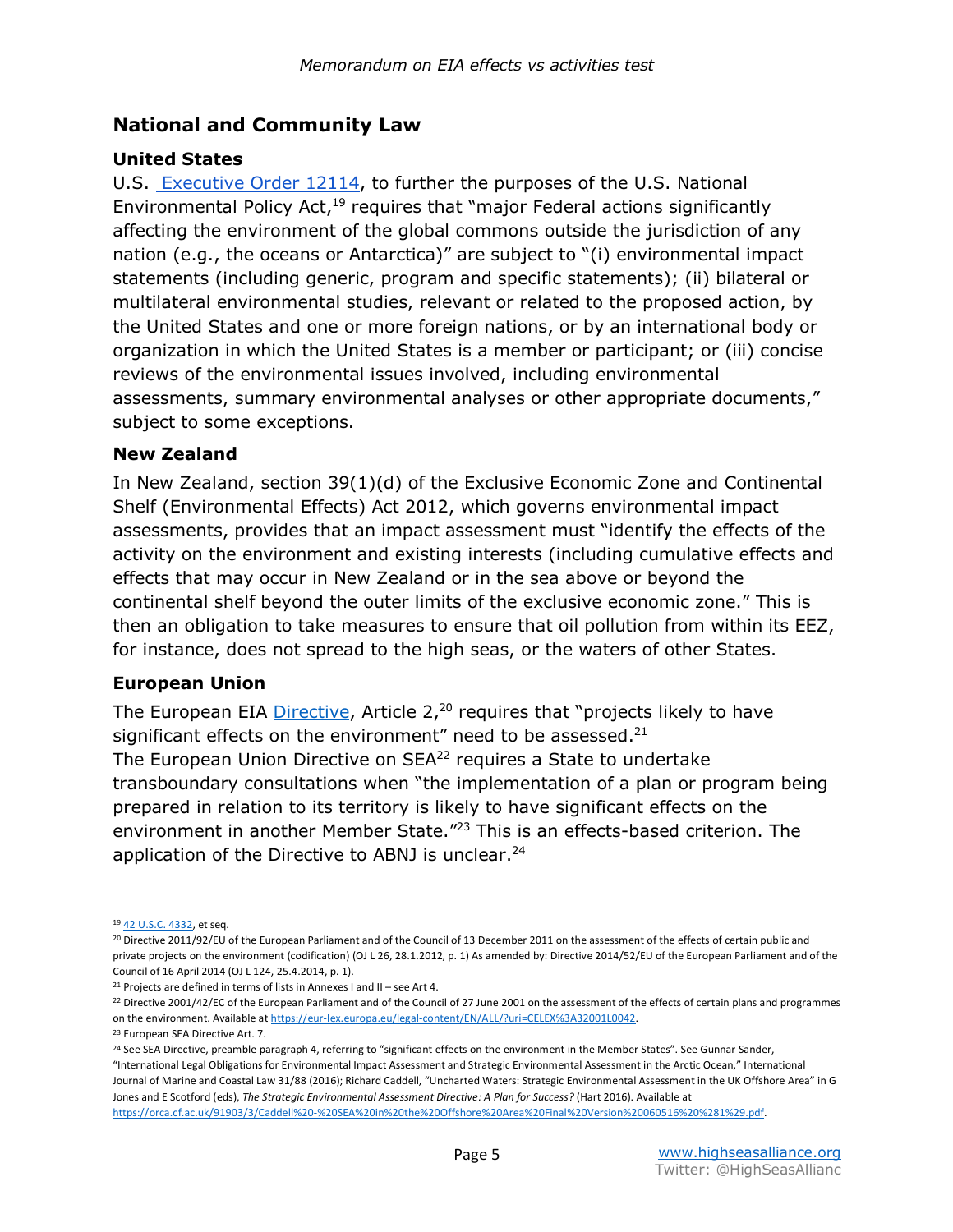#### **Spain**

Law 21 of 9 December 2013 establishes the parameters to be followed for environmental studies, taking into account possible transboundary effects. Projects under this directive will be evaluated according to their characteristics (size, resource use, waste generation, etc.), location (paying special attention to environmentally important locations such as coasts, wetlands or forests, and the characteristics of possible impact (extent, magnitude, duration, frequency, and reversibility).

# **Lithuania**

l

The process of transboundary EIA is regulated by the Law on Environmental Impact Assessment of the Proposed Economic Activity, United Nations Convention on Environmental Impact Assessment in a Transboundary Context (also referred to as "Espoo Convention") and international treaties concluded by the Republic of Lithuania. Based on these regulatory documents, Lithuania, as Party to the Espoo Convention is obliged to assess the environmental impact of certain activities at an early stage of planning and to notify and consult other countries on all proposed economic activities that are likely to have a significant adverse environmental impact across the state boundaries. Accordingly, other countries, which are Parties to the Espoo Convention are obliged to notify and consult Lithuania about economic activities proposed on their territory that are likely to have significant negative transboundary impacts. When performing a transboundary environmental impact assessment, the Ministry of Environment of the Republic of Lithuania is acting as a coordinating authority, while the Environmental Protection Agency performs the functions of the competent authority.

#### **Central Asia: Kazakhstan, Kyrgyzstan, Tajikistan, Turkmenistan, and Uzbekistan**

There are specific guidelines on EIA in a transboundary context for Central Asia that were developed in 2005. Countries include Kazakhstan, Kyrgyzstan, Tajikistan, Turkmenistan, and Uzbekistan with the aim to promote and facilitate the implementation of the Espoo Convention in the Central Asian sub-region.25

<sup>&</sup>lt;sup>25</sup> United Nations Economic and Social Council, Meeting of the Parties to the Convention on Environmental Impact Assessment in a Transboundary Context, Sixth session, ECE/MP.EIA.2014/2 (2014). Available at

https://www.unece.org/fileadmin/DAM/env/eia/meetings/2017/2017\_02\_09\_Almaty\_Workshop\_Espoo/3\_Guidance\_on\_enhancing\_consistency\_ECE. MP.EIA.2014.2\_e.pdf